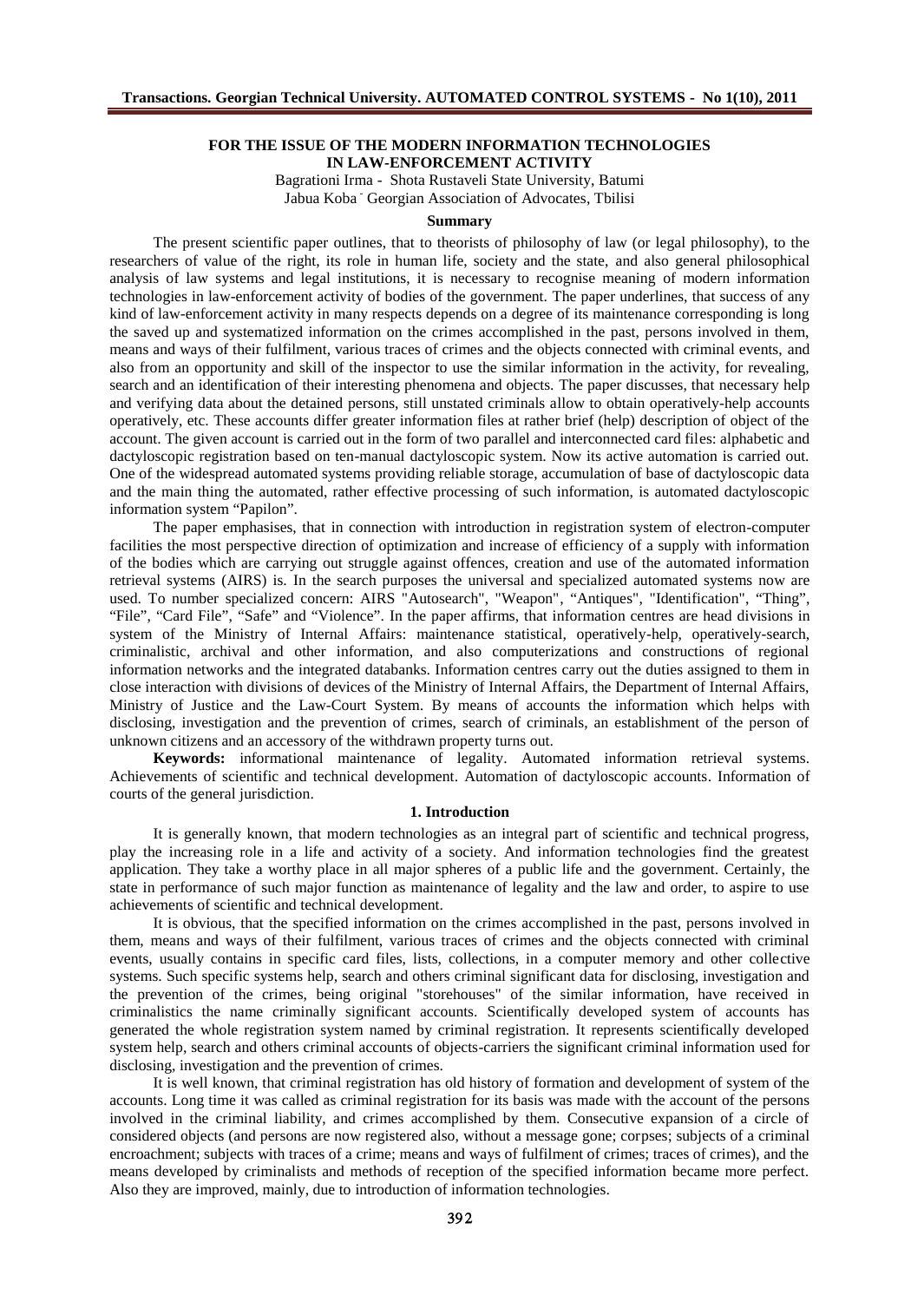## **2. Concept and Value of Operatively-Inquiry Accounts**

As we know, necessary help and verifying data about the detained persons, still unstated criminals allow to obtain operatively-help accounts operatively, etc. These accounts differ greater information files at rather brief (help) description of object of the account. To this kind of accounts concern alphabetic and dactyloscopic accounts of the Georgian citizens and the foreigners accused of fulfillment of crimes, condemned, searched. These accounts on-line-seater. In the centralized account (the Ministry of Internal Affairs of the Georgia) undertake the Georgia condemned in territory to an exclusive measure of punishment and imprisonment, irrespective of structure of a crime and term the punishments condemned to imprisonment is conditional, condemned in the foreign state and the transferred Georgia, and also the persons declared in search. In the local account (the Ministry of Internal Affairs of Autonomous Republics, the Municipal Department of Internal Affairs, the Department of Internal Affairs of Edges and Areas) except for set forth above undertake the persons who are made crimes or serving time in territory of given republic, edge, area.

The given account is carried out in the form of two parallel and interconnected card files: alphabetic and dactyloscopic registration based on ten-manual dactyloscopic system. Now its active automation is carried out. One of the widespread automated famous systems providing reliable storage, accumulation of base of dactyloscopic data and the main thing the automated, rather effective processing of such information, is automated dactyloscopic information system "Papilon".

Here it needs to be noticed, that within the limits of the given system the technique fast "alive" dactyloscopy of the arrested person by means of the scanner without long and unpleasant usual procedure of dactylography (colouring of fingers by a typographical paint, etc.), guaranteeing high quality of prints and providing their instant transfer to computer of the automated dactiloscopic system is developed. In a registration alphabetic card file alongside with biographical data on a previous conviction of the person, arrests, etc. are resulted, the dactyloscopic formula is underlined, there is a print of an index finger of the right hand. On the persons, described especially dangerous relapse of the criminal activity, in registration forms enters the name, what court and when such decision is accepted. The registration dactyloscopic card contains brief biographical particulars, data on a previous conviction, arrests and special signs of appearance of the person put on the account, prints of fingers of hands and the full dactyloscopic formula. The account of foreigners, besides conducting alphabetic and dactyloscopic card files, is carried out and by means of use of the automated information system, allowing substantially to facilitate processing and reception of the information generalized at a federal level [1]. In connection with the big information and identification importance of dactyloscopic accounts in the Georgian Republic the Federal law is passed "About the State Dactyloscopic Registration in Georgia".

#### **3. Concept and Value of Search Accounts**

Already name of the given accounts specifies their search orientation. These accounts on-line-seater also are conducted in City information centre and regional information centre . Following objects are a subject to it:

- The persons declared in federal search (made crimes and disappeared consequence and the vessels run from under guards and from places of imprisonment, evading from payment of sums of money under claims) and persons without a message gone;

- The minors who have left the house, schools-boarding schools and other similar establishments, and also run from children's receivers-allocators, special schools, etc.; mentally sick, and also the persons who being a helpless condition and have left the house or medical institutions; the persons who are being various medical institutions and not able by virtue of a state of health or age to inform on themselves any data [2].

In connection with introduction in registration system of electron-computer facilities the most perspective direction of optimization and increase of efficiency of a supply with information of the bodies which are carrying out struggle against offences, creation and use of the automated information retrieval systems (AIRS) is. In the search purposes the universal and specialized automated systems now are used. AIRS universal purpose - the multi-purpose, complex systems containing the information of complex character, representing federal and regional importance. So, in them the information of the centralized character (ain-CENTER) and the information of regional character (ain-AREA) is accumulated. In the ain-CENTER - the information on the criminals, described by especially dangerous relapse, thieves in the law, authorities of the underworld, the heavy undetected crimes withdrawn, the lost and revealed number things gathers and processed [3]. In the regional automated databank the information on the persons put on the operative account, on the undetected crimes, the stolen (not found) and withdrawn things lost and revealed fire-arms, etc. in turn contains.

To number specialized concern:

- AIRS "Autosearch" - contains the information on all stolen, detained, stolen and ownerless vehicles;

- AIRS "Weapon" - provides the automated account of the lost, stolen and revealed cut fire-arms, including easy shooting arms, grenade cup discharges, flame throwers, artillery systems (and jet);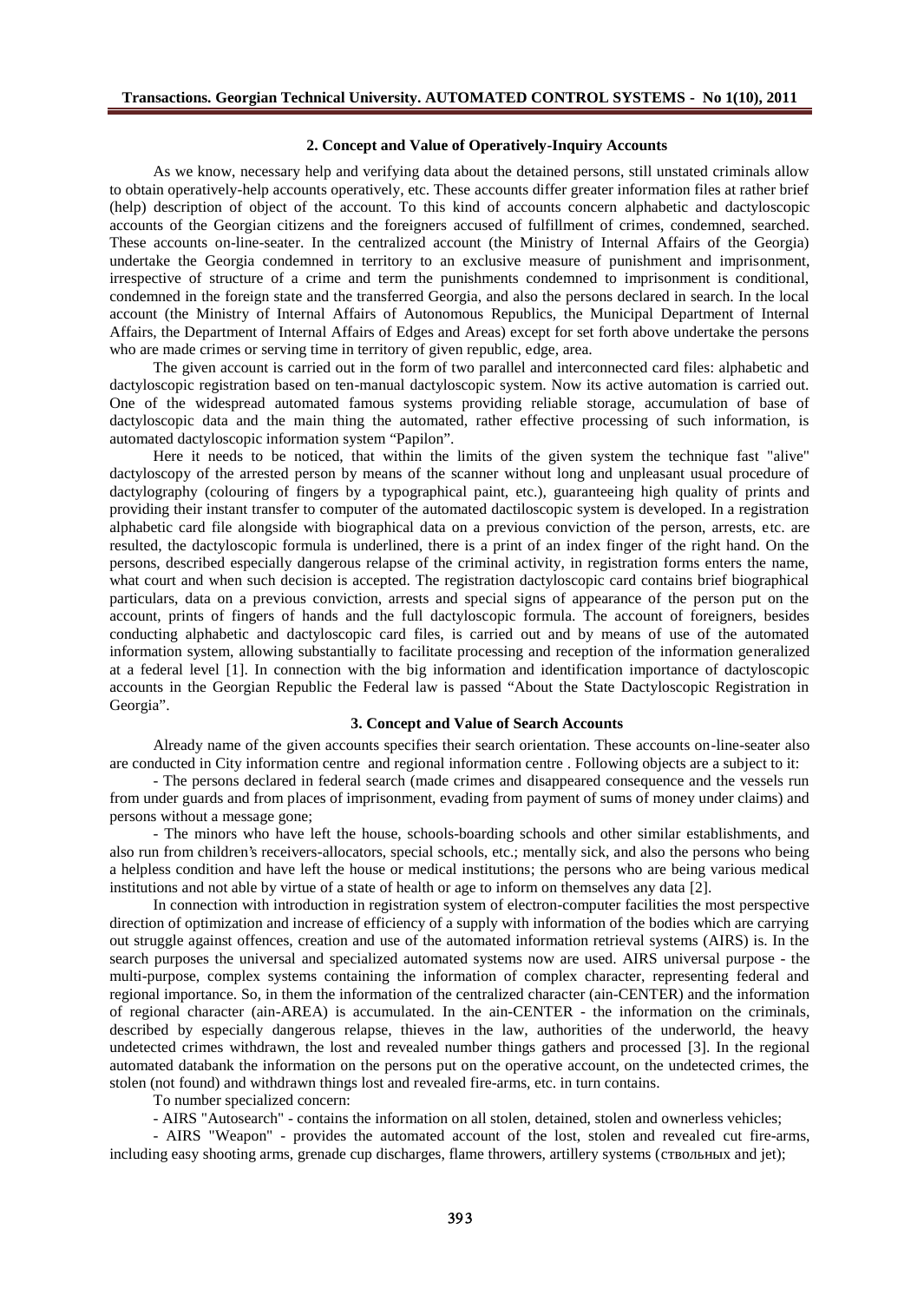- AIRS "Antiques" - carries out the automated account of the lost and revealed subjects representing historical, art or scientific value (archeological finds, subjects of an antiquity, historical relics, works of art and subjects of an applied art, etc.);

- AIRS "Identification" - provides the centralized gathering the information on the persons who have missing, unrecognizable corpses, unknown patients and children;

- AIRS "Criminal" - contains data on foreigners and persons without citizenship, including made administrative offences or crimes or concerning which crimes are accomplished; being search, under the consequence, arrested or serving time; participated in road and transport incidents [4].

#### **4. Concept and Value of Criminal Accounts**

Unlike the previous accounts containing the criminal significant information, the present accounts are truly criminal for by preparation of the entrance information and conducting these accounts are required special criminal knowledge. They are intended for operative information service of disclosing and investigation, and also the prevention of especially heavy serial inter-regional and regional crimes.

Information basis of these accounts is collecting, accumulation and more profound analysis (in relation to the previous kinds of accounts) criminal significant data on subjects and objects of crimes and the events connected with them. Criminalistic accounts are conducted not only on federal and local, but also at an interstate level in city information centre. Thus accumulation and processing the criminal significant information in city information centre is carried out in Federal bank of the criminal information and on places in Regional banks of the criminal information. In these information banks the information on the criminals, described especially dangerous relapse (gangsters, tyrants, extortionists, murderers, terrorists, swindlers, etc.) collects; especially heavy not opened and detected crimes with characteristic way of fulfillment (violent with the special cruelty, accompanied by special impudence and exclusive cynicism, professionalism and organization, the qualified thefts of property, plunder in a financial system-credit, etc.), and also about plunders of values from metal storehouses. Thus the automated databanks, having subsystems "File", "Violence", "Safe" are in parallel used [5]. The initial role in such accounts is allocated to data on a place, time of a crime and subjects of an encroachment and especially attributes of a way of fulfillment a crime both known, and unknown persons. The similar information is used not only with a view of disclosing, investigation and the prevention of crimes, but also for perfection of tactics and a technique of their disclosing and investigation. The significant place in these accounts is borrowed also with data  $\overline{\phantom{a}}$ accounts. Their conducting experts in the field of ballistics, dactiloscopy and provide others expert-criminal divisions [6]. Now similar data of help character are created (or are created) to all kinds judicial-expert and especially criminal researches. To number of the automated information retrieval systems of the given type concern: AIRS "Mark" in which databank reference samples of paint and varnish materials and coverings contain; AIRS the "Spectrum" accumulating spectra of dyes of the letter; AIRS «Fibrous materials»; AIRS "Lubricants", etc. AIRS can work in two modes: batch (the inquiry is entered into system by means of punched cards, electronic technics) and dialogue (the inquiry and answers are realized by means of the terminal). Data can stand out and in the form of machine and computer listings.

### **5. The Concept of Information of Law-Courts the General Jurisdiction**

It is interesting for us, that a taken place introduction of programs of the automated technology of judicial office-work can be considered as the first stage in creation of effective system of judicial office-work in lawcourts of the general jurisdiction. In a number of perspective technologies of information of courts technologies of recording of judicial sessions and uses of means of "video conferencing" are allocated. The technologies of a video conferencing intended for use by consideration of criminal cases in the cassation order, have passed experimental check. In 2005 the Kuatisi regional court has started introduction of this technology in work of board on criminal cases at disposal of legal proceeding by way of the cassation, and since April, 2004 such technology is introduced in the Supreme Court of the Georgia.

As we know, push for development of this direction was the Decision of the Constitutional Court of the Georgia from December, 10th, 2007. This Decision had been recognized mismatching the Constitution of the Georgia position of a part of second clause 42, the giving right to courts to make the final decision on business, not giving condemned opportunities to get acquainted with materials of judicial session and also to state to court the position on questions considered by it. The saved up experience shows, that technologies of "video conferencing" have such advantages, as acceleration of process of legal proceedings and economy of means due to reduction of expenses by transportation of defendants in a building of court and support them. The decision of the problem connected with a wide circulation of technology of "video conferencing", demands organizational and financial participation from not only Judicial department at the Supreme Court of the Georgia, and also the Ministry of Justice of the Georgia (system of execution of punishments), the Ministries of Internal Affairs of the Georgia (supportive service) and the Ministries of Communications of the Georgia (high-speed data links). In this connection creation of the interdepartmental commission under the decision of the above-mentioned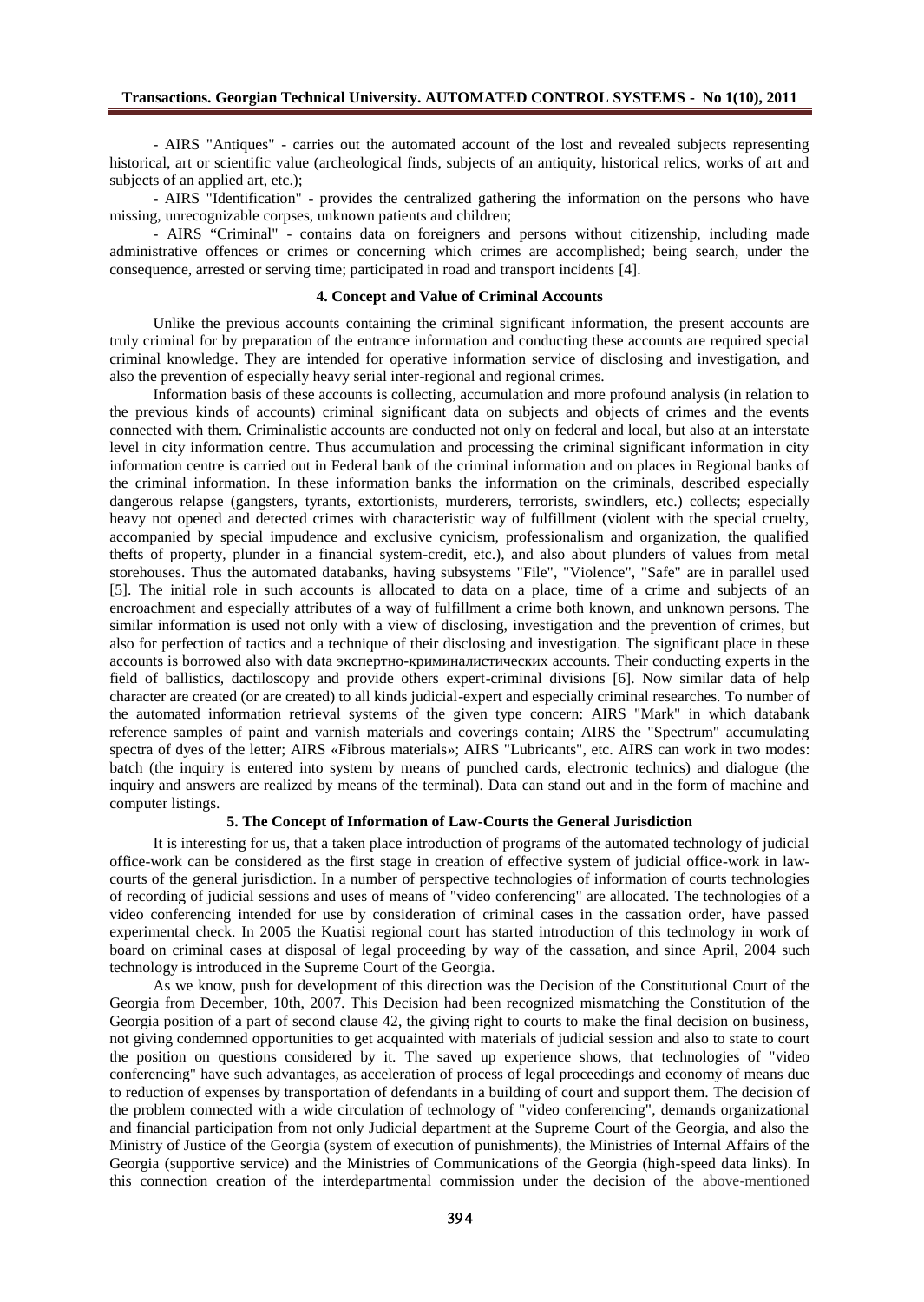problems is actual. The problem of telecommunication maintenance of information interaction of courts with bodies of the government, legal profession and law enforcement bodies of the Georgian demands the decision.

The concept provides creation of a uniform information infrastructure of courts with stage-by-stage expansion of the general center of information, inter-regional and the regional centers introductions of information technologies. The centers specified above it is planned to create mainly on the basis of territorial managements of Judicial department or separate courts of subjects of the Georgia (courts of a regional level), having resources necessary for it and experience of information [7]. In these centers groups of highly skilled experts for introduction of new computer technologies in activity of courts, and also support of operation and development of these technologies in a zone of the responsibility are created. It is represented, that formation of the centers with completion by their experts is one of real ways of the decision of such challenge, as personnel maintenance of processes of information in system of courts of the general jurisdiction (now them more than 2500). A priority direction of activity of the centers is duplicating the information technologies approved in courts, and training of the personnel of courts to these technologies. Thus the special attention should be given to problems of information of regional courts. In particular, solve questions of their strengthening by the staff of experts on computer technologies and rational schemes of financing of processes of information of these courts through the inter-regional or regional centers of information get out.

### **6. Conclusions**

From the above-mentioned we may conclude that:

Accounts of law-enforcement bodies depending on a way of processing of the information are subdivided into three kinds: manual, mechanized, automated. The automated accounts consist from of some the automated information retrieval systems. Accumulation and processing of the criminal information by means of AIRS are carried out in regional banks of the criminal information. We have resulted cores AIRS and we have briefly characterized their purpose and opportunities. Centralized operatively-help, criminal and search accounts have following data on citizens of Georgia, foreigners and persons without citizenship: a previous conviction, a place and time of serving of punishment, date and the basis of clearing; moving condemned; death in places of imprisonment, change of a verdict, amnesty, number of criminal case; a residence and a place of work before condemnation; detention for vagrancy; group of blood and dactyloformula condemned.

The dactyloscopic account allows to establish the person of the criminals arrested, arrested persons, and also unknown patients and unrecognised corpses. The information base of system of the Ministry of Internal Affairs is constructed on a principle of centralization of accounts. It local accounts make operatively-help, search and criminal accounts and the card files. In connection with an increasing role of electronic information resources in maintenance of activity of courts of one of the primary goals of policy of information with reference to information resources creation of conditions for formation, developments and maintenance of an effective utilization of databases in activity of bodies of judicial authority is [8]. In courts new information technologies should provide creation and conducting databases about movement civil and criminal cases, databases with textthrough remedial documents, access of judges and workers of offices of courts to these databases, and also to the removed information resources of legal and other necessary information.

It is represented, that creation and integration of new information technologies, formation, accumulation, distribution and the organization of an effective utilization of judicial information and telecommunication resources should be carried to problems of nation-wide value [9]. Thus, considering the general condition of information of courts of the general jurisdiction it is possible to draw following conclusions: the condition of the majority of courts existing now is characterized by a low level of their equipment means of information, absence of means of information interchange in the electronic form on liaison channels; development and introduction of means of information of courts restrain insufficient financing and absence of the necessary experts providing these processes and operation of information technologies, developed for courts; equipment of courts by polytypic means of computer facilities complicates realization of their complex information.

Proceeding from this general definition it is necessary to understand set of processes of designing, creation, introduction and operation of the computer technologies directed on increase of efficiency in preparation of judgements, increase of efficiency of all kinds of maintenance of activity of law-courts and realization of the rights of citizens in information sphere.

### **References:**

- 1. Andryushin, K. A., Computer Science and Mathematics for Lawyers, Moscow, "Science", 2002
- 2. Brink D.O. Legal Theory, Legal Interpretation, and Judicial Review. Philosophy & Public Affairs, 2005
- 3. Hart, H. L., The Concept of Law*,* Oxford: Clarendon Press, 2001
- 4. Perry St.R. Judicial Obligation, Precedent, and the Common Law. Oxford Journal of Legal Studies*,* 2000
- 5. Ross A. On Law and Justice, Berkeley: University of California Press, 2002
- 6. Segal J.A., Harold J.S. The Supreme Court and the Attitudinal Model, NewYork: Cambridge Uni. Press, 2007
- 7. Hart, H. L., Essays in Jurisprudence and Philosophy, Oxford: Clarendon Press, 1999
- 8. Leiter B. The Naturalistic Turn in Legal Philosophy. APA Newsletter on Law and Philosophy*,* Spring, 2001
- 9. Moore U., Charles C. Law and Learning Theory: A Study in Legal Control. YaleLaw Journal*,* 2001.